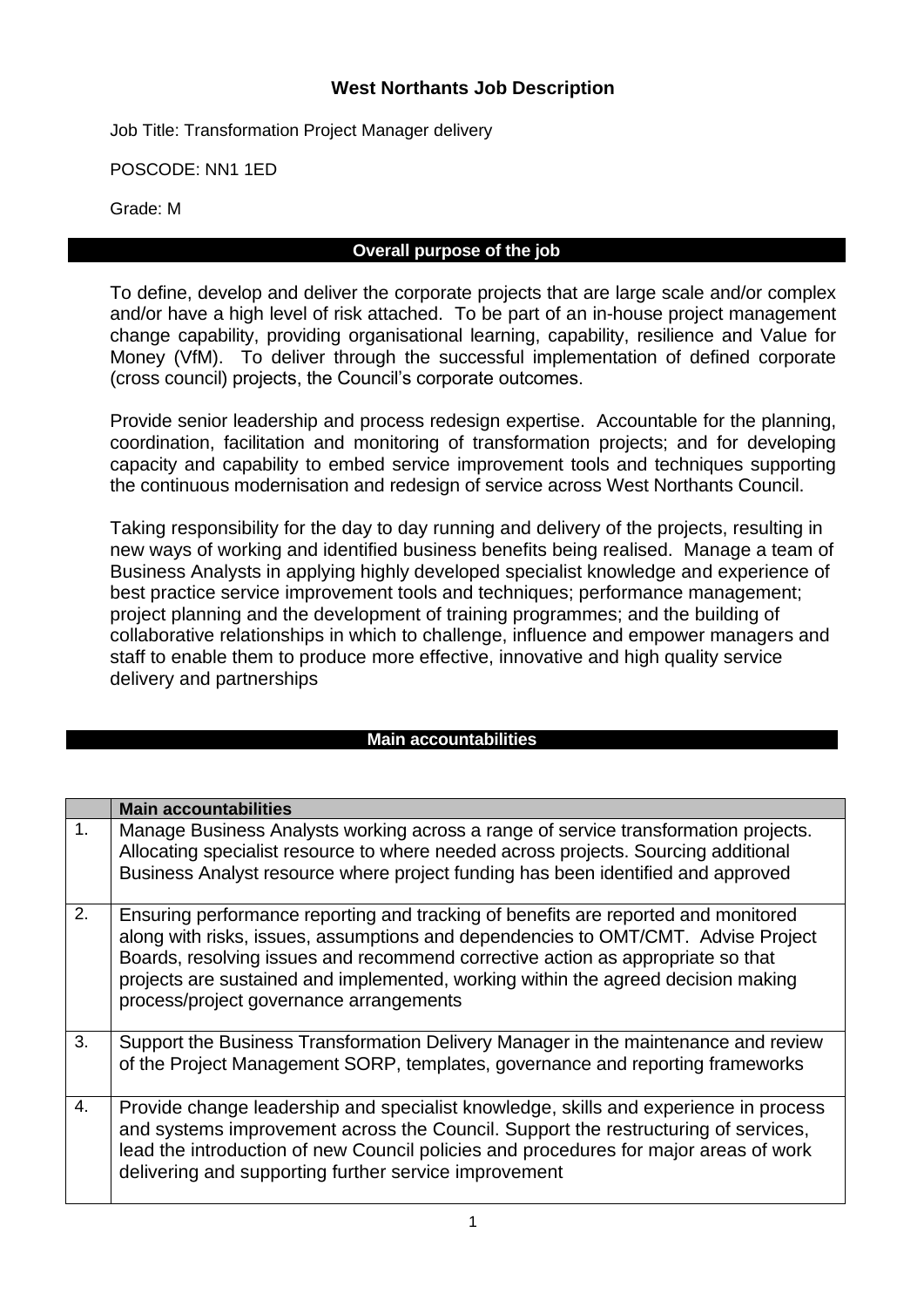| $\overline{5}$ . | Coordinate, lead and take accountability for the delivery of project/work streams; apply<br>proven project/programme management methodologies, tools and techniques to<br>deliver rapid, demonstrable and sustainable improvements; plan and manage<br>programme implementation activity and budgets; lead and motivate project teams<br>providing practical consultancy support as needed to facilitate project delivery; monitor<br>and adjust plans as required to ensure that projects meet agreed timescales and<br>budgets and that project objectives are achieved |
|------------------|---------------------------------------------------------------------------------------------------------------------------------------------------------------------------------------------------------------------------------------------------------------------------------------------------------------------------------------------------------------------------------------------------------------------------------------------------------------------------------------------------------------------------------------------------------------------------|
| 6.               | Actively engage with all internal and external stakeholders, developing and maintaining<br>effective and strategic links; influence, challenge and empower managers and staff to<br>change and improve their services                                                                                                                                                                                                                                                                                                                                                     |
| 7.               | Evaluate highly complex, sensitive or contentious project information; use project<br>monitoring and evaluation data to report on project progress to stakeholder<br>representatives at all levels both within and outside the organisation, and to influence<br>decisions on project direction                                                                                                                                                                                                                                                                           |
| 8.               | Prepare project documentation, using the Council's Project Management Framework<br>and toolkit, setting out the project objectives, plan, costs and performance measures to<br>ensure that work is carried out in a timely and effective manner and to meet budgets and<br>deadlines where applicable. Where appropriate, prepare invitations to tender and<br>manage the tender process through to successful completion                                                                                                                                                 |
| 9.               | Build the skills and capability of service and management teams through the design<br>and implementation of service improvement workshops, learning sets, master-classes<br>and seminars. Develop and maintain training materials and knowledge archive as<br>Council resource and deliver Council wide training                                                                                                                                                                                                                                                          |
| 10.              | Develop and promote greater and wider understanding of the concepts,<br>methodologies, skills and techniques involved in service improvement and<br>organisational change; produce articles for newsletters, journals and web publications;<br>produce data and documentation for briefings, workshops and presentations; review<br>and produce best practice guides; represent the Council at internal and external<br>service improvement forums                                                                                                                        |
| 11.              | Work with stakeholders to identify potential conflict between the interests of different<br>individuals, cross divisional staff groups or Council departments. Provide facilitation<br>expertise to encourage multidisciplinary team collaborative working to overcome<br>resistance to change and to reduce conflict                                                                                                                                                                                                                                                     |
| 12.              | To demonstrate awareness/understanding of equal opportunities and other people's<br>behavioural, physical, social and welfare needs.                                                                                                                                                                                                                                                                                                                                                                                                                                      |

**Safeguarding commitment** *(Include for roles involving work with children/vulnerable adults)* We are committed to safeguarding and promoting the welfare of children and young people/vulnerable adults. We require you to understand and demonstrate this commitment.